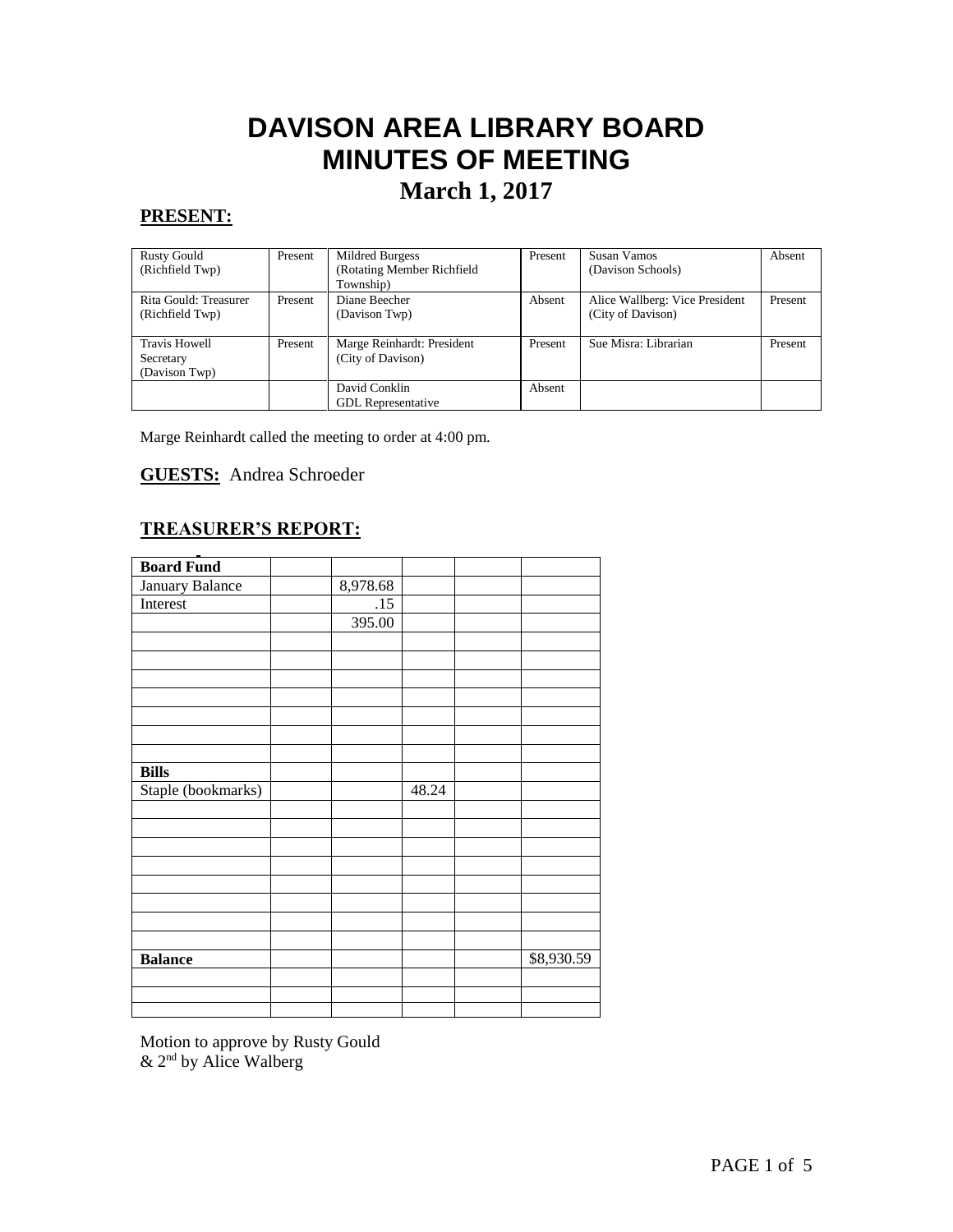#### **LIBRARIAN'S REPORT:** Head Librarian Sue Misra:

#### **Community Relations**:

Our Board meeting was held on January 4th. Andrea Schroeder, the interim city-manager was present for the meeting. DDA event coordinator, Diane Millington sent an email with the upcoming events for 2017. Diane came in with the street closing signs on February  $16<sup>th</sup>$ . Alice and Jim Wallberg have been coming in regularly to sort the donated items. Alice Wallberg brought cookies for the story hour that started on February  $27<sup>th</sup>$ .

#### **Library Operations**:

Our door counter for January was 9265 and February was 9457. We had 1975 self-checkout usage for January, and 1575 for February. We had 1438 hours of PC logins in January, 1393 in February. We had 282 WIFI logins for January, 281 for February.

The circulation statistics for January was 15,064, and 14,359 for February. The new patron added in January was 88.

We have a new volunteer that started on January  $30<sup>th</sup>$ . We are glad to have Ariana on board. Currently I have 3 volunteers that have been regularly volunteering at the Library. Thanks to Brian, Randy and Ariana for their time.

We had the staff pick book display, Window display and Health book displays. All the displays went very well and patrons checked out items from the displays. I have been ordering new books on I-Page and other catalogs. We have been getting huge incoming and outgoing deliveries. We have been very busy on most days. Our window display was done by Nicole. January was "What are you doing in the new year"? We had 17 entries. Our window display for February was "What books do you find magical"? We had 27 entries. The Davison team comprising of my diligent pages and Library Assistants Nicole, Julie and Michale do an excellent job. They really pitched during the painting project.

Weeding has been ongoing to alleviate overcrowding of the shelves. Majority of the weeded items were given to the Board for the book sale and some were given to the branches that needed them. 403 items were weeded in January and about 225 items were weeded in February.

Evenings and Saturday mornings are a busy place at the Davison library. We have lots of kids that get tutored here. It is great to see the library as a vibrant part of the community.

The PAC# 14 was not working properly. IT was notified and Sheila replaced the monitor and CPU promptly. We were having issues with the self-checkout station and the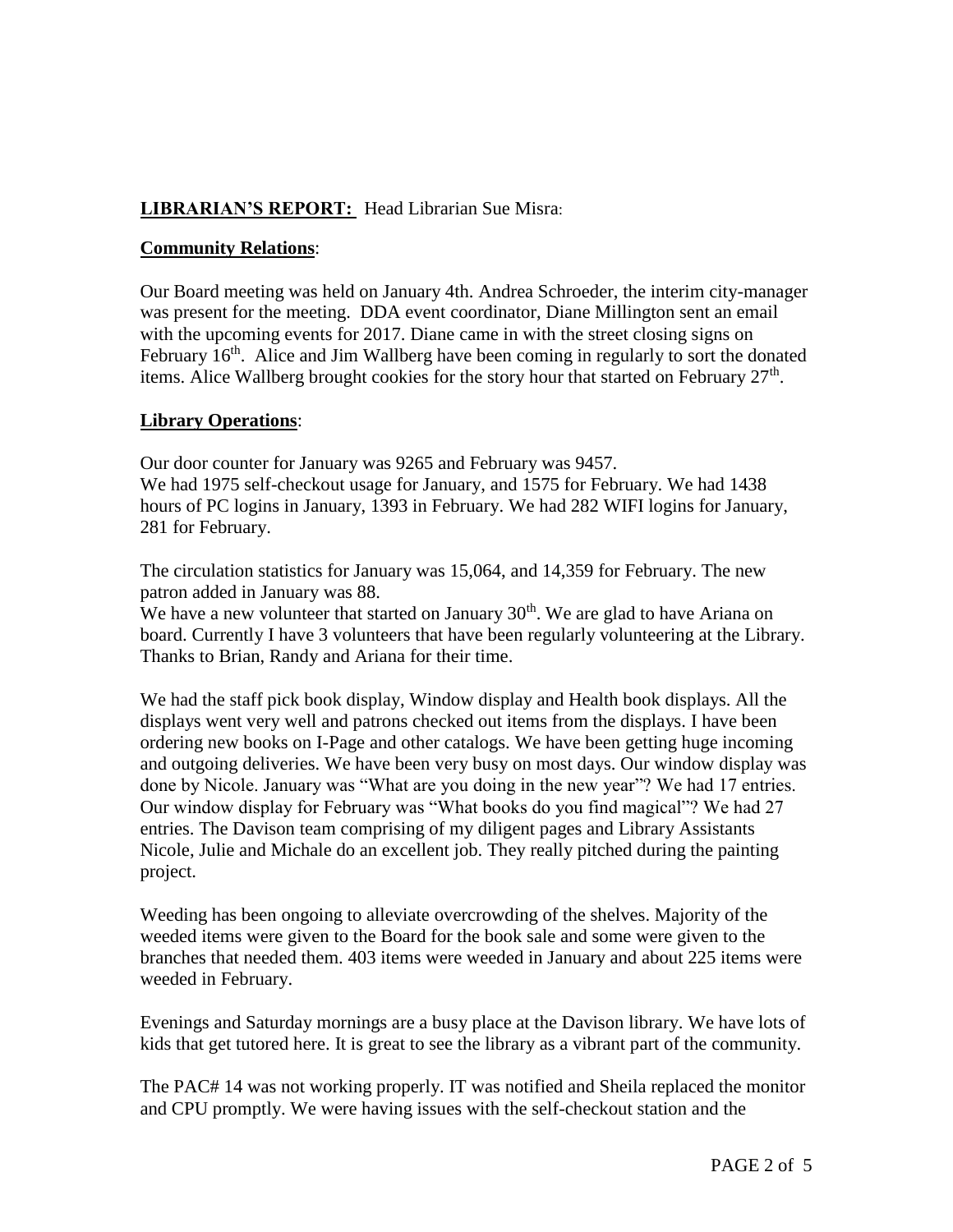problems were resolved. On Monday, January 30th the wireless went down in the evening. IT was notified and they resolved the issue. On January  $30<sup>th</sup>$ , the patron printer #3 was not working due to an extensive paper jam. Chris was notified and an outside technician will be coming to take care of the printer. The print jobs were diverted by Chris to patron printer #4.I received the paper tray from Xerox on February  $2<sup>nd</sup>$ . The paper tray was replaced on Printer # 4 and the printer is working fine. Our duplicate DVD's were sent to branches that did not have a copy. Julie worked on the DVD project.

#### **Physical Facilities**:

Currently we are in the midst of painting the entire library. The plan changed slightly. Initially the city wanted to paint the front wall by my desk but they decided to paint the entire library on January  $18<sup>th</sup>$ . It's great to see the vibrant colors. The Davison team picked the colors from the color swatch dropped off by Andrea. Thanks also to Andrea for making the painting happen. Ed Brown and Andrea have been coming in to see the progress of painting. Thanks to the DPW team of Brian and Kurt for painting the premises. The patrons have been raving about the colors and the warm feeling they get when they come into the library.

The furnace room has been cleaned by my page Teresa. The space is being used for incoming and outgoing Promed and GDL delivery. This will help keep the carpet clean once the new carpeting is installed.

The staff room was spruced up by Krystal and Julie. Painting in the staff room was started on January  $31<sup>st</sup>$ . Michale put paintings in the staff room. It looks very nice.

We are truly grateful to Marge and the most supportive Library Board for their continued support towards the Davison Library.

Marge has come in on several occasions to empty the cash box. James and Alice Wallberg have come in regularly to sort the donated items. We started accepting donations again as of December  $7<sup>th</sup>$  as the new carpet installation date has been moved to April.

There have been changes in the library. I moved the magazines and magazine holders to the front next to the reference section. The career books were moved from the back to the front next to the magazines. The non-fiction volumes comprising of circulating encyclopedias have been moved from its current location next to the oversize section. This gives me more room for expanding the Graphic novel section. The shelves look neat at this time. The games were moved from the DVD section to the beginning of the Graphic novel section.

We received a new magazine/ newspaper rack from the storage unit. Darwin, our technical services manager brought the rack on Tuesday January 24<sup>th</sup>. Patrons love the new rack. The magazines are no longer on the table and it looks great on the rack. The children's book cart from Gressco was delivered on February 15th. I am excited about the cart as it will house all the board books for babies, toddlers and infants. The patrons love the new display cart that houses all the board books.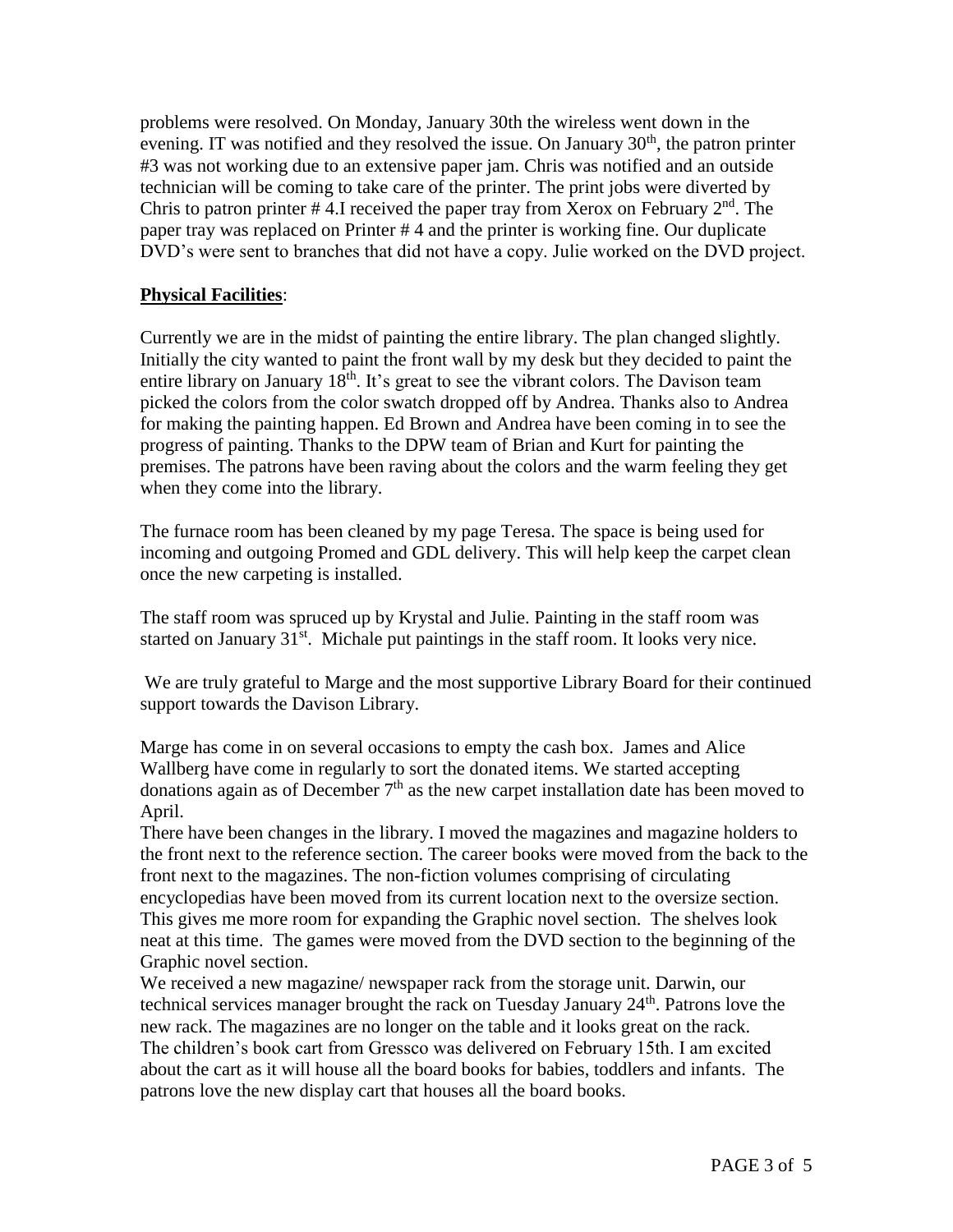Fire Extinguisher inspection was done on January 26th. Darwin and Dave have been bringing in the internal delivery. Thanks to both of them for bringing us the new books and DVD's. It is much appreciated. We have a new delivery driver Vaughan that handles the internal delivery. Currently we get the internal delivery all 5 days of the week.

I got promotional materials from the Gift of Life on February  $1<sup>st</sup>$ . We received a display quilt, easel stand and other promotional materials. The Quilt is hanging on the wall by the teen section.

Tax forms have been trickling in this month. We have a fair amount of Federal and State Tax forms for our patrons.

The signs for cell phone use were sent on February  $28<sup>th</sup>$  by the Community Relations Department. These signs were placed by the computers and in other areas of the library. I attended 3 webinars this month. They were excellent webinars.

#### **Groups:**

We have adults from the group home come for the library visit every Monday from 10 am to 11 am. We had 10 adults from the group home that visit the library regularly.

#### **Programs**:

We had the Baby step with Miss Katie on January  $20<sup>th</sup>$  and it runs through February  $24<sup>th</sup>$ . The programs have brought the babies and moms at two different time slots of Fridays. We have the 1-12 month babies at 10am and 12-24 month babies at 11am. This program has been going very well with baby participation and interaction. Miss Katie does a great job. Our attendance has been great for this program. On January  $20<sup>th</sup>$ we had 2 adults and 2 kids for the 10 am slot and 4 adults and 4 kids for the 11 am slot. On January  $27<sup>th</sup>$  we had 8 adults and 13 kids for the 10 am slot and 8 adults and 7 kids for the 11 am slot. On February  $3<sup>rd</sup>$  we had 5 adults and 6 kids for the 10 am slot and 8 adults and 8 kids for the 11 am slot. For the February  $10<sup>th</sup>$  Baby steps we had 5 adults and 5 kids for the 10 am slot and 12 adults and 10 kids for the 11 am slot. For February  $17<sup>th</sup>$  we had 5 adults and 7 kids for the 10 am slot and 14 adults and 12 kids for the 11am slot. For the last day of Baby step on February 24<sup>th</sup> we had 3 adults and 3 kids for the 10 am slot and we had 10 adults and 7 kids for the 11 am slot. The Baby steps program was a very well received program.

We had the Graphology program on Thursday February 23<sup>rd</sup> with Mr. Littman. We had 35 adults and 2 kids that attended the program. It was a great program and patrons would like to have Mr. Littman come back.

Our story time with Miss Marcia started on February  $27<sup>th</sup>$ . We had 9 adults and 13 kids for story time. The Folklore with adults program with Miss Marcia also started on February  $27<sup>th</sup>$ . We had 3 groups. The first group had 14 adults,  $2<sup>nd</sup>$  group had 6 adults and the 3rd group had 2 adults.